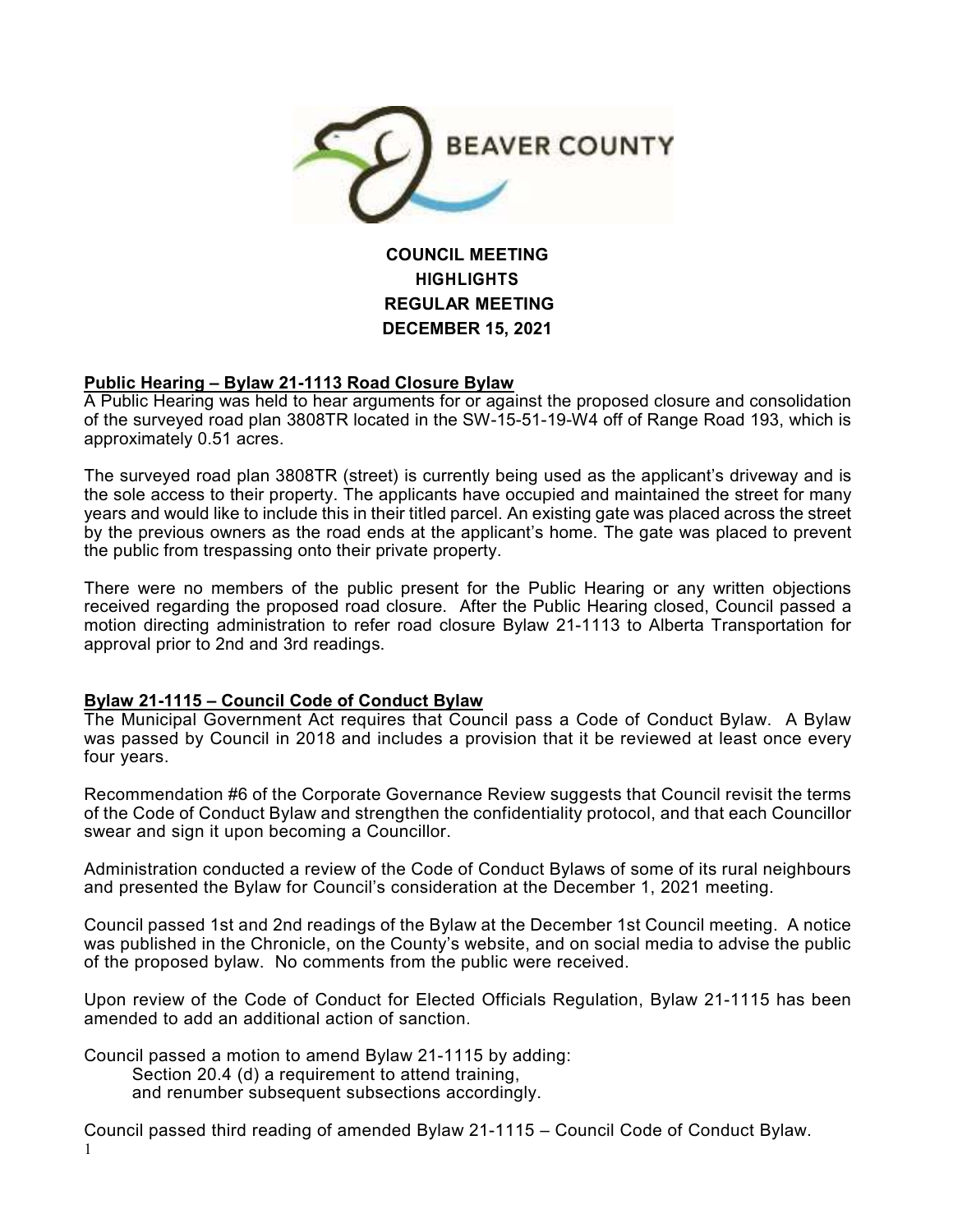Each Councillor signed the Statement of Code of Ethics and Conduct.

# *Employee Benefits Plan Policy*

The current *Employee Benefits Plan Policy* contains a broad statement regarding participation in the Local Authorities Pension Plan (LAPP).

Both the Local Authorities Pension Plan administration and the County's auditors, MNP, have suggested that Beaver County formulate a written policy addressing LAPP eligibility and participation rules for its employees.

The changes align with the County's current practices.

Council passed a motion approving the amended *Employee Benefits Plan Policy.* 

## **Budget Meeting Follow Up**

Administration provided answers to several questions arising from the budget meeting held December 1, 2021.

#### **2022 Interim Budget**

It is a requirement of the Municipal Government Act that an interim budget be approved by December 31, 2021. Changes can/will be made to the budget as new information becomes available and the assessment base is finalized.

Council passed a motion approving the 2022 interim budget with total expenditures of \$27,605,331 and a tax levy of \$13,550,981.

## **5-Year Financial and Capital Plans**

The Municipal Government Act requires that each municipality prepare a written 3-year Financial (Operating) Plan and a 5-year Capital Plan. These Plans must be reviewed and updated annually.

Administration has chosen to prepare a 5-year projection for each Plan. Capital purchases affect operating expenses; therefore, it is prudent to align the two Plans.

The Financial Plan must include anticipated total revenue and expenses by major category, the anticipated annual surplus or deficit, and the accumulated surplus or deficit. The Capital Plan must include capital additions and sources of funding.

The County is using the financial plan template prepared by MNP LLP when MNP prepared the County's long-range financial plan in 2016. The Plan includes the following assumptions:

- 1. Assessment base reflects projected changes to regulations, continued economic decline, and the impact of the proposed assessment model review;
- 2. Provincial Government grant for the DIP contract ends in 2023.
- 3. Provincial funding follows the latest announcements and the County's best estimate of future funding. The MSI initiative is expected to expire in 2023 and be replaced by the Local Government Fiscal Framework grant. It is not known what changes, if any, will occur.
- 4. Contracted services and materials increase (on the average) by the municipal price index calculated by the City of Edmonton, which is 1.51 %, 2.06% and 2.14% increase over the previous year commencing in 2023. Modest increases were made in other expense and revenue categories.
- 5. Road construction costs follow the plan previously approved by Council with the exception of the re-chipping cost which is projected to be less than previously expected (\$42,000 per mile instead of \$121,000 per mile);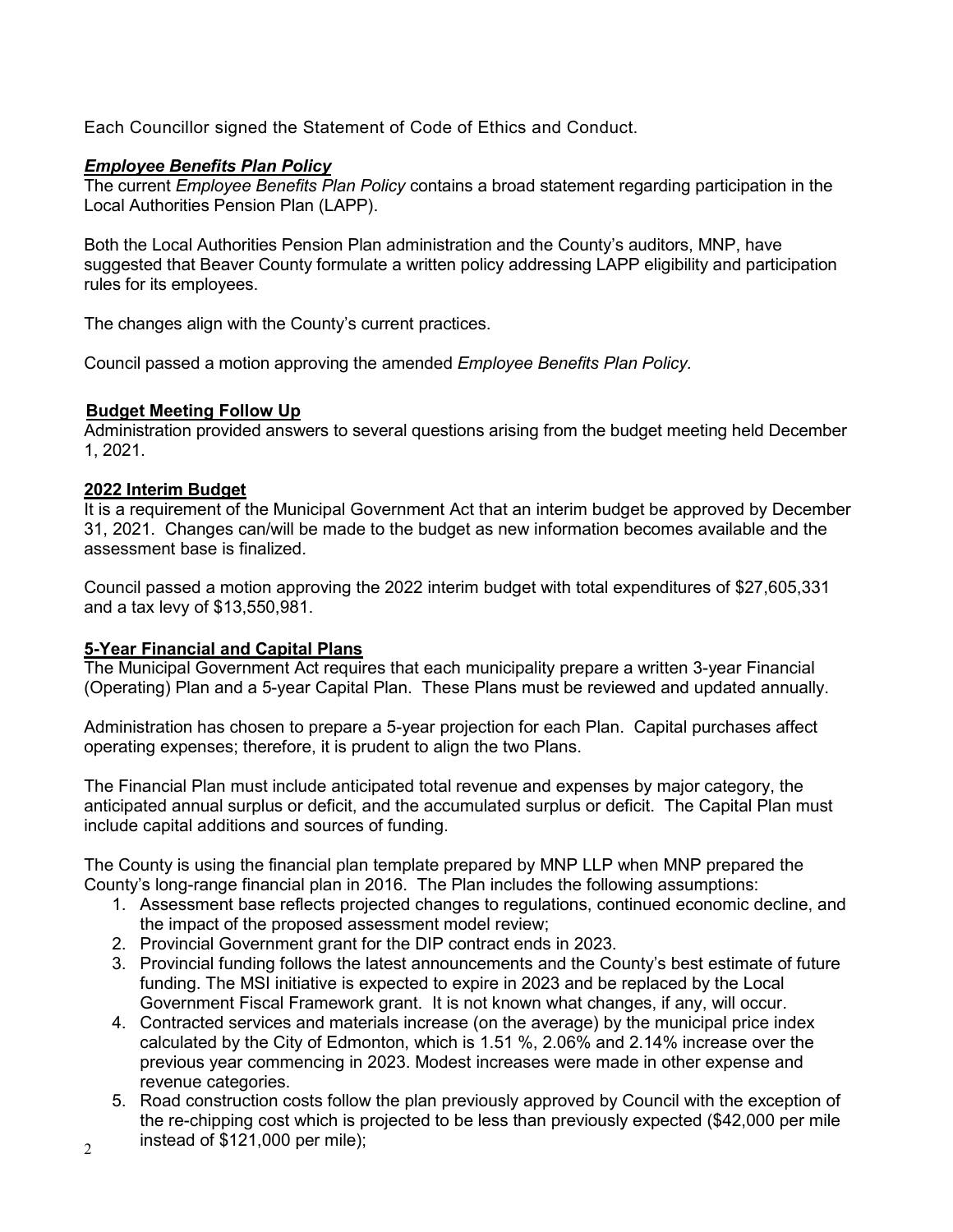- 6. Capital purchases follow the capital plan approved by Council in 2021;
- 7. No changes in levels of service.

The 5-Year Financial and 5-Year Capital Plans are high-level planning documents only. Council is not bound by them and no official approval is required. The 5-year capital plan should be reviewed and updated in 2022.

Highlights of the 5-Year Financial Plan

- The operating deficit in 2023 is \$570,000 and increases to \$2.102 million in 2026.
- The primary reasons for the deficits are;
	- $\circ$  A reduction in the assessment base in machinery and equipment and in linear (most pronounced in 2025)
	- $\circ$  Operating revenue decreases in 2023 due to one-time sale of large rocks (gravel) during reclamation and sale of one less grader offset by increase in sale of vehicles
- Operating grants are decreasing in 2023 due to one-time grants of ACP grant for LUB and water drainage in Thomas Lake
	- $\circ$  Expenses are decreasing in one-time payments (such as business incentive grant, consulting contracts, transfer to reserve for one less grader, completion of reclamation and COVID grants to Ag Societies) and transfer to reserve on allowances; as well, some expenses are increasing such as the RCMP contribution and MPI costs of living
- The effects of the operating deficits are projected annual increases to the mill rate of 4.085%; 1.66%; 9.87% and 1.217% for 2023 to 2026 respectively (cumulatively by year the rates are 4.085%, 5.745%, 15.615% and 16.832%).

The impact of these mill rate increases can be mitigated by considering a mill rate increase of 2.773% each year commencing in 2022. Increasing the mill rate each year will achieve the forecast overall increase of 17.837% over the next 5 years.

Council accepted the 5-Year Financial Plan and 5-Year Capital Plan for information.

## **Bylaw 21-1116 – Line of Credit Bylaw**

ATB Financial requires that a bylaw be passed each year to authorize the temporary line of credit (revolving loan). The line of credit will only occur when cash flow cannot meet actual expenditures and then only on a revolving basis (i.e. funds are advanced in increments and repaid as deposits are made to the account).

Historically, the County has not used the revolving loan very often and normally only in the event of large, unexpected expenditures. Administration invests sums of money for varying periods of time but plans for any transfers so that payroll and accounts payable requirements can be met.

The previous bylaw's term ended on December 31, 2021. To ensure no lapse in availability of funds (if required), administration recommends that Council pass all three readings at this meeting.

Council passed all three readings of Bylaw 21-1116 – Line of Credit Bylaw.

## **Public Participation Survey**

The Public Participation Survey questions were presented to Council to provide comment prior to the survey opening in January for the public's input. The Public Participation Survey will provide input on policies and programs related to water management, road maintenance programs and road construction priorities. Deadline for submissions will be January 19, 2022 to allow time for administration to review the information and prepare a report to Council.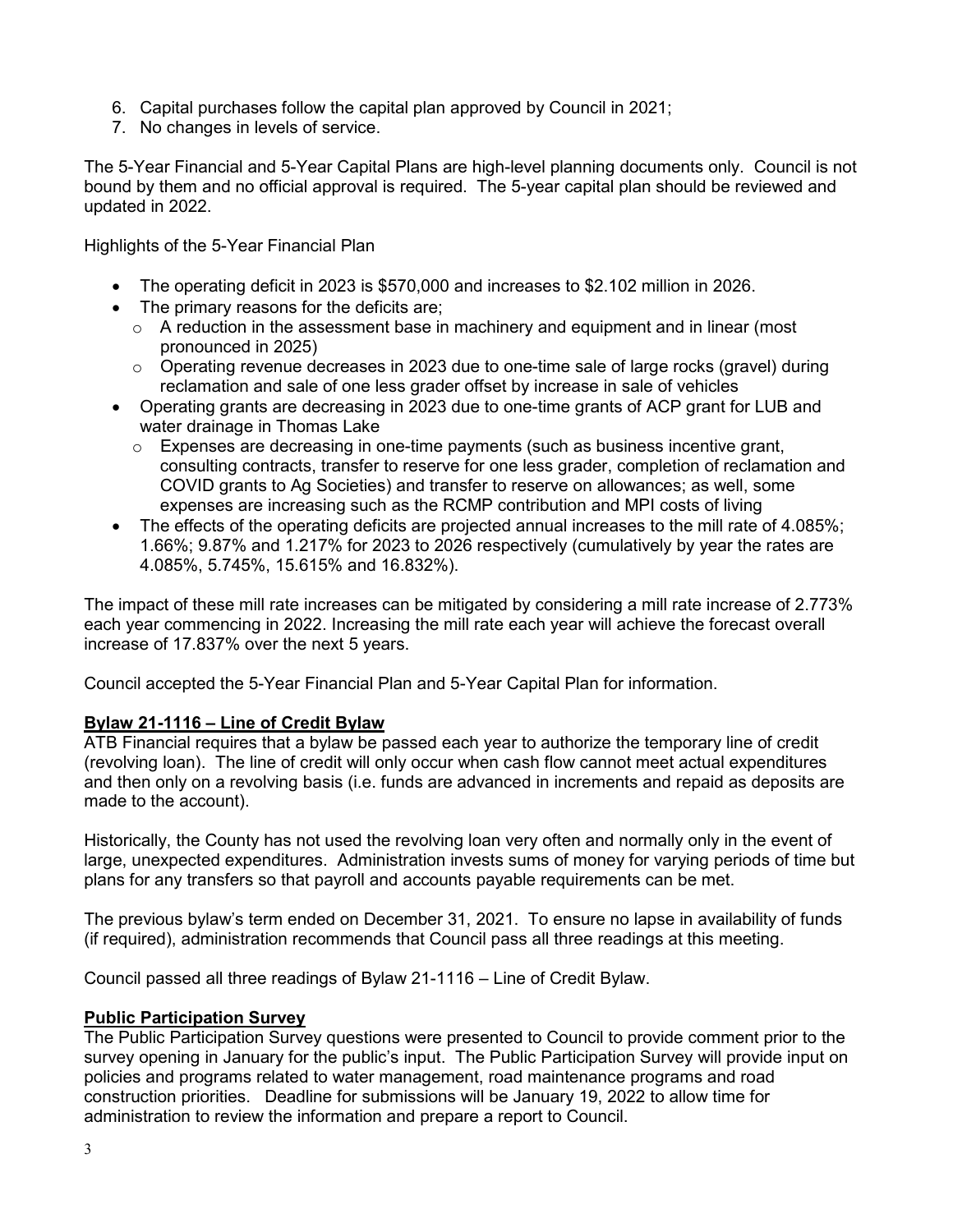Information regarding the Public Participation Plan will be published in the Beaver County Chronicle, on the County website, and through the County's social media profiles. An information flyer will also be sent to postal boxes within the County

#### **Thomas Lake Watershed Communication**

In the Spring of 2021, the County received grant funding to conduct a wetland study in the Thomas Lake Watershed. The study was initiated due to water levels in Thomas Lake rising considerably in recent years due to increased precipitation and agricultural activity in the region. The rising lake levels are encroaching on residents living near the lake and flooding County infrastructure.

Administration retained Fiera Biological Consulting in May 2021, to perform a desktop wetland analysis of the Thomas Lake Watershed. The purpose of this review is to identify drained wetlands that may be eligible for wetland replacement funding through the Wetland Replacement Program. The Wetland Replacement Program is a provincial initiative that funds wetland construction and restoration. By restoring wetlands, more water is held on the landscape and not drained into the lake.

Fiera has completed the desktop analysis of the watershed and compiled the maps that will be distributed to landowners in the coming weeks. In addition to these maps, Fiera has completed communications material for the County which will also be distributed to landowners in the Thomas Lake watershed.

Administration presented the Thomas Lake watershed maps and communication materials to Council.

#### **Requests for Tax Payment Waiver – Roll No. 201354248, 179162006 & 179171005**

The County has received requests for tax penalty waivers for roll no. 201354248, 179162006 & 179171005. Taxes for these properties were not paid by October 31, 2021 and penalties were levied.

Beaver County tax notices were mailed on May 14, 2021. Taxes were due upon receipt and if not paid by October 31, 2021 (November 1, 2021 this year), penalties were levied.

There are many options available for tax payment:

- a) Internet or telephone banking,
- b) Mail (post-dated cheques are accepted),
- c) In-person at the Beaver County Services Centre,
- d) Monthly tax payment plan,
- e) Credit card, e-transfer, PayPal, or at a Canada Post outlet.

All these methods of payment were posted on the County's website, social media, and in the Chronicle. Reminders of the payment deadline date were posted in the Chronicle and on bulletin boards throughout the County.

Waiving the late payment penalty would set an undesirable precedent and would be unfair to other residents who have also been late in payment and have paid the penalty.

Council passed a motion to deny the requests to waive late payment penalties for Roll #201354248, #179162006, and #179171005.

#### **County Christmas Decorations Contest**

Council is holding a Christmas Decorations Contest for rural County residents. Rural residents are invited to submit photos of their decorations (daylight or night-time) directly to their Councillor, via email, on or before Jan 3, 2022. Council will select 3 preferred photos from each Division and award cash prizes of \$100, \$200 and \$300 per Division.